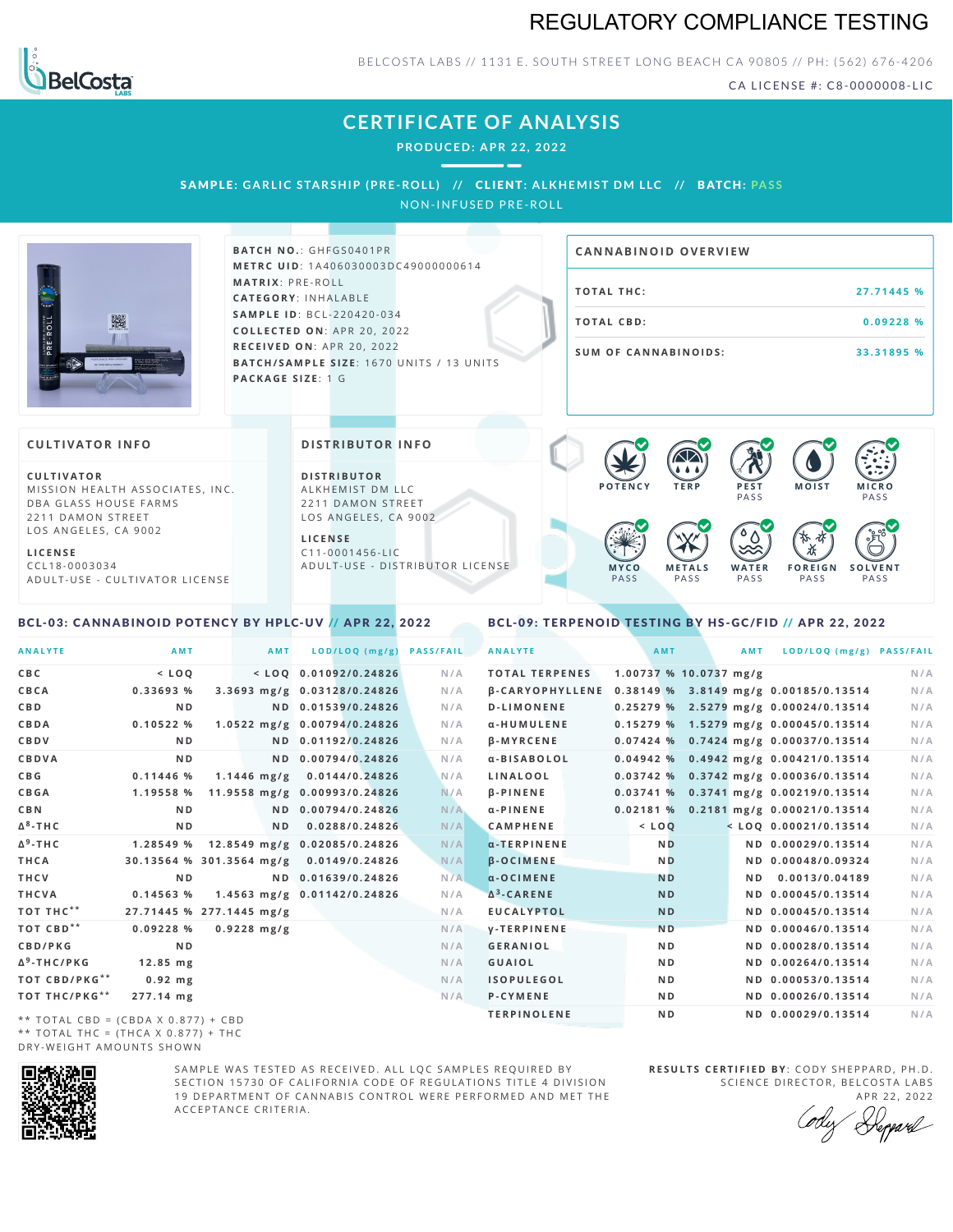# REGULATORY COMPLIANCE TESTING

#### <span id="page-1-0"></span>BCL-13: PESTICIDE TESTING BY GC/MS // APR 22, 2022

| <b>ANALYTE</b>         | <b>LIMIT</b>  | $AMT(\mu g/g)$ | LOD/LOQ (µg/g)  | <b>PASS/FAIL</b> |
|------------------------|---------------|----------------|-----------------|------------------|
| <b>CAPTAN</b>          | $0.7 \mu g/g$ | N <sub>D</sub> | 0.03077/0.09319 | <b>PASS</b>      |
| <b>CHLORDANE</b>       | Any amt       | N <sub>D</sub> |                 | <b>PASS</b>      |
| <b>CHLORDANE CIS</b>   |               | ND.            | 0.01088/0.033   | N/A              |
| <b>CHLORDANE TRANS</b> |               | ND.            | 0.01041/0.03147 | N/A              |
| <b>CHLORFENAPYR</b>    | Any amt       | N <sub>D</sub> | 0.02346/0.07102 | <b>PASS</b>      |
|                        |               |                |                 |                  |

| <b>ANALYTE</b>                      | LIMIT         | $AMT (\mu g/g)$ | LOD/LOQ (µg/g)  | <b>PASS/FAIL</b> |
|-------------------------------------|---------------|-----------------|-----------------|------------------|
| <b>CHLORPYRIFOS</b>                 | Any amt       | N D             | 0.01094/0.03323 | <b>PASS</b>      |
| <b>DICHLORVOS</b>                   | Any amt       | ND.             | 0.01152/0.03493 | <b>PASS</b>      |
| <b>METHYL PARATHION</b>             | Any amt       | ND.             | 0.01322/0.04007 | <b>PASS</b>      |
| PENTACHLORONI-<br><b>TROBENZENE</b> | $0.1 \mu g/g$ | ND.             | 0.01375/0.04171 | <b>PASS</b>      |
|                                     |               |                 |                 |                  |

## BCL-05: RESIDUAL PESTICIDE ANALYSIS BY LC-MS/MS ESI // APR 22, 2022

| <b>ANALYTE</b>         |               | LIMIT AMT $(\mu g/g)$ | LOD/LOQ (µg/g) | <b>PASS/FAIL</b> | <b>ANALYTE</b>          | LIMIT AMT $(\mu g/g)$ |     | LOD/LOQ (µg/g) PASS/FAIL |             |
|------------------------|---------------|-----------------------|----------------|------------------|-------------------------|-----------------------|-----|--------------------------|-------------|
| <b>ABAMECTIN</b>       | $0.1 \mu g/g$ | N D                   | 0.01153/0.04   | <b>PASS</b>      | <b>METALAXYL</b>        | $2 \mu g/g$           | N D | 0.00503/0.02             | <b>PASS</b> |
| <b>ACEPHATE</b>        | $0.1 \mu g/g$ | N D                   | 0.00368/0.02   | <b>PASS</b>      | <b>METHIOCARB</b>       | Any amt               | N D | 0.00503/0.02             | PASS        |
| <b>ACEQUINOCYL</b>     | $0.1 \mu g/g$ | N D                   | 0.00417/0.02   | <b>PASS</b>      | METHOMYL                | 1 $\mu$ g/g           | N D | 0.00494/0.02             | <b>PASS</b> |
| <b>ACETAMIPRID</b>     | $0.1 \mu g/g$ | N D                   | 0.00464/0.02   | <b>PASS</b>      | <b>MEVINPHOS</b>        | Any amt               | N D |                          | PASS        |
| <b>ALDICARB</b>        | Any amt       | ND                    | 0.01109/0.04   | <b>PASS</b>      | <b>MEVINPHOSI</b>       |                       |     | ND 0.00163/0.0084        | N/A         |
| <b>AZOXYSTROBIN</b>    | $0.1 \mu g/g$ | N D                   | 0.00639/0.02   | <b>PASS</b>      | <b>MEVINPHOS II</b>     |                       | N D | 0.00542/0.0316           | N/A         |
| <b>BIFENAZATE</b>      | $0.1 \mu g/g$ | N D                   | 0.00355/0.02   | <b>PASS</b>      | MYCLOBUTANIL            | $0.1 \mu g/g$         | N D | 0.00867/0.04             | PASS        |
| <b>BIFENTHRIN</b>      | $3 \mu g/g$   | N D                   | 0.00473/0.04   | <b>PASS</b>      | <b>NALED</b>            | $0.1 \mu g/g$         | N D | 0.00328/0.02             | PASS        |
| <b>BOSCALID</b>        | $0.1 \mu g/g$ | N D                   | 0.00494/0.02   |                  | PASS OXAMYL             | $0.5 \mu g/g$         | N D | 0.00455/0.02             | PASS        |
| CARBARYL               | $0.5 \mu g/g$ | N D                   | 0.00295/0.02   | PASS             | PACLOBUTRAZOL           | Any amt               | ND  | 0.00714/0.04             | <b>PASS</b> |
| CARBOFURAN             | Any amt       | N D                   | 0.00613/0.02   | <b>PASS</b>      | <b>PERMETHRIN</b>       | $0.5 \mu g/g$         | N D |                          | PASS        |
| CHLORANTRANIL-         |               | N D                   | 0.00697/0.04   | PASS             | PERMETHRIN CIS          |                       | N D | 0.00237/0.0082           | N/A         |
| <b>IPROLE</b>          | 10 $\mu$ g/g  |                       |                |                  | PERMETHRIN TRANS        |                       |     | ND 0.00245/0.0118        | N/A         |
| <b>CLOFENTEZINE</b>    | $0.1 \mu g/g$ | N D                   | 0.0054/0.02    | <b>PASS</b>      | <b>PHOSMET</b>          | $0.1 \mu g/g$         | N D | 0.0043/0.02              | PASS        |
| COUMAPHOS              | Any amt       | N D                   | 0.00215/0.02   | <b>PASS</b>      | PIPERONYLBUTO-          |                       | N D | 0.00247/0.02             | PASS        |
| CYFLUTHRIN             | $2 \mu g/g$   | N D                   | 0.05508/0.2    | <b>PASS</b>      | XIDE                    | $3 \mu g/g$           |     |                          |             |
| CYPERMETHRIN           | 1 $\mu$ g/g   | N D                   | 0.00556/0.04   | <b>PASS</b>      | <b>PRALLETHRIN</b>      | $0.1 \mu g/g$         | N D | 0.00392/0.02             | PASS        |
| <b>DAMINOZIDE</b>      | Any amt       | N D                   | 0.00227/0.04   | <b>PASS</b>      | PROPICONAZOLE           | $0.1 \mu g/g$         | N D | 0.0024/0.02              | PASS        |
| <b>DIAZINON</b>        | $0.1 \mu g/g$ | N D                   | 0.00487/0.02   | <b>PASS</b>      | <b>PROPOXUR</b>         | Any amt               | N D | 0.00374/0.02             | PASS        |
| <b>DIMETHOATE</b>      | Any amt       | N D                   | 0.00354/0.02   | <b>PASS</b>      | <b>PYRETHRINS</b>       | $0.5 \mu g/g$         | N D |                          | PASS        |
| <b>DIMETHOMORPH</b>    | $2 \mu g/g$   | N D                   |                | <b>PASS</b>      | PYRETHRINS PYRETHRIN I  |                       | N D | 0.00726/0.04             | N/A         |
| <b>DIMETHOMORPH I</b>  |               | N D                   | 0.00109/0.0078 | N/A              | PYRETHRINS PYRETHRIN II |                       |     | ND 0.00754/0.02284       | N/A         |
| <b>DIMETHOMORPH II</b> |               | N D                   | 0.0015/0.0122  | N/A              | PYRIDABEN               | $0.1 \mu g/g$         | N D | 0.0034/0.02              | PASS        |
| <b>ETHOPROPHOS</b>     | Any amt       | N D                   | 0.0041/0.02    | <b>PASS</b>      | <b>SPINETORAM</b>       | $0.1 \mu g/g$         | N D |                          | PASS        |
| <b>ETOFENPROX</b>      | Any amt       | N D                   | 0.00274/0.02   | <b>PASS</b>      | <b>SPINETORAM J</b>     |                       | N D | 0.00329/0.016            | N/A         |
| <b>ETOXAZOLE</b>       | $0.1 \mu g/g$ | N D                   | 0.00385/0.02   | <b>PASS</b>      | <b>SPINETORAM L</b>     |                       | N D | 0.00157/0.016            | N/A         |
| <b>FENHEXAMID</b>      | $0.1 \mu g/g$ | N D                   | 0.01055/0.02   | <b>PASS</b>      | <b>SPINOSAD</b>         | $0.1 \mu g/g$         | N D |                          | PASS        |
| <b>FENOXYCARB</b>      | Any amt       | N D                   | 0.00175/0.02   | <b>PASS</b>      | SPINOSAD A              |                       |     | ND 0.00205/0.01438       | N/A         |
| <b>FENPYROXIMATE</b>   | $0.1 \mu g/g$ | N D                   | 0.00481/0.02   | <b>PASS</b>      | SPINOSAD D              |                       |     | ND 0.00104/0.00498       | N/A         |
| <b>FIPRONIL</b>        | Any amt       | N D                   | 0.00478/0.02   | PASS             | <b>SPIROMESIFEN</b>     | $0.1 \mu g/g$         | N D | 0.00944/0.04             | PASS        |
| <b>FLONICAMID</b>      | $0.1 \mu g/g$ | N D                   | 0.00398/0.02   | PASS             | <b>SPIROTETRAMAT</b>    | $0.1 \mu g/g$         | N D | 0.00208/0.02             | PASS        |
| <b>FLUDIOXONIL</b>     | $0.1 \mu g/g$ | N D                   | 0.01369/0.04   | PASS             | <b>SPIROXAMINE</b>      | Any amt               | N D | 0.00344/0.02             | PASS        |
| HEXYTHIAZOX            | $0.1 \mu g/g$ | N D                   | 0.00297/0.02   | PASS             | <b>TEBUCONAZOLE</b>     | $0.1 \mu g/g$         | N D | 0.00816/0.04             | PASS        |
| IMAZALIL               | Any amt       | N D                   | 0.0056/0.02    | PASS             | <b>THIACLOPRID</b>      | Any amt               | N D | 0.0039/0.02              | PASS        |
| <b>IMIDACLOPRID</b>    | $5 \mu g/g$   | N D                   | 0.00645/0.02   | PASS             | <b>THIAMETHOXAM</b>     | $5 \mu g/g$           | N D | 0.00358/0.02             | PASS        |
| KRESOXIM-<br>METHYL    | $0.1 \mu g/g$ | N D                   | 0.00339/0.02   | PASS             | TRIFLOXYSTROB-<br>ΙN    | $0.1 \mu g/g$         | N D | 0.00421/0.02             | PASS        |